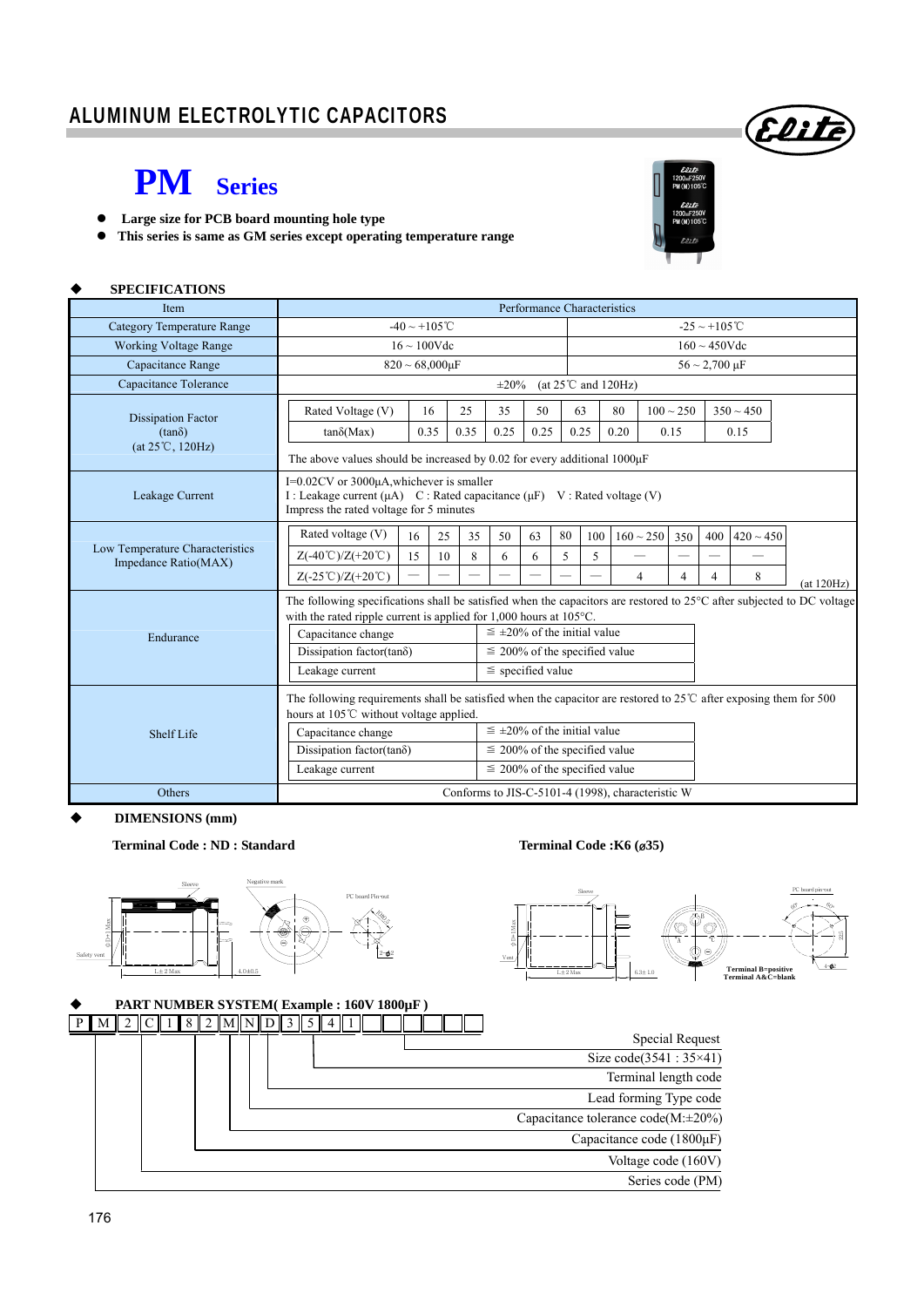

# **PM Series**

#### **Case size & Permissible rated ripple current (mA rms) at 105**℃ **/ 120Hz**

| Vdc      | <b>16</b>                           |           |                     |      |                |           | Vdc                 | 25        |                 |                     |           |                     |                        |                     |           |                     |           |  |
|----------|-------------------------------------|-----------|---------------------|------|----------------|-----------|---------------------|-----------|-----------------|---------------------|-----------|---------------------|------------------------|---------------------|-----------|---------------------|-----------|--|
| $\Phi$ D | $\Phi$ 22                           |           | $\Phi$ 25           |      | $\Phi$ 30      |           | $\Phi$ 35           |           | ΦD              |                     | $\Phi$ 22 |                     | $\Phi$ 25              |                     | $\Phi$ 30 |                     | $\Phi$ 35 |  |
| uF       | $\Phi$ D×L                          | RC        | $\Phi$ D×L          | RC   | ФD×L           | RC        | $\Phi$ D $\times$ L | RC        | uF              | $\Phi$ D $\times$ L | RC        | $\Phi$ D $\times$ L | RC                     | ФD×L                | RC        | ФD×L                | RC        |  |
| 8200     | $22\times25$                        | 2330      |                     |      |                |           |                     |           | 4700            |                     |           |                     |                        |                     |           |                     |           |  |
| 10000    | $22\times25$                        | 2570      |                     |      |                |           |                     |           | 5600            | $22\times25$        | 2055      |                     |                        |                     |           |                     |           |  |
| 12000    | $22\times30$                        | 2660      | $25\times25$        | 2660 |                |           |                     |           | 6800            | $22\times30$        | 2375      | $25\times25$        | 2375                   |                     |           |                     |           |  |
| 15000    | $22\times35$                        | 3300      | $25\times30$        | 3300 | $30 \times 25$ | 3300      |                     |           | 8200            | $22\times35$        | 2600      | $25\times25$        | 2600                   |                     |           |                     |           |  |
| 18000    | $22\times 40$                       | 3720      | $25\times35$        | 3720 | $30\times25$   | 3720      |                     |           | 10000           | $22\times40$        | 2930      | $25\times30$        | 2930                   | $30\times25$        | 2930      |                     |           |  |
| 22000    | $22\times50$                        | 3960      | $25\times40$        | 3960 | $30\times30$   | 3960      | $35\times25$        | 3960      | 12000           | $22\times 45$       | 3290      | $25\times35$        | 3290                   | $30\times30$        | 3290      | $35\times25$        | 3290      |  |
| 27000    |                                     |           | $25\times 45$       | 4480 | $30\times35$   | 4480      | $35\times30$        | 4480      | 15000           | $22\times50$        | 3675      | $25\times40$        | 3675                   | $30\times30$        | 3675      | $35\times25$        | 3675      |  |
| 33000    |                                     |           | $25\times50$        | 4955 | $30\times40$   | 4955      | $35\times30$        | 4955      | 18000           |                     |           | $25\times 45$       | 4140                   | $30\times35$        | 4140      | $35\times30$        | 4140      |  |
| 39000    |                                     |           |                     |      | $30\times45$   | 5535      | $35\times35$        | 5535      | 22000           |                     |           | $25\times50$        | 4845                   | $30\times45$        | 4845      | $35\times35$        | 4845      |  |
| 47000    |                                     |           |                     |      | $30\times50$   | 6315      | $35\times40$        | 6315      | 27000           |                     |           |                     |                        | $30\times50$        | 5510      | $35\times40$        | 5510      |  |
| 56000    |                                     |           |                     |      |                |           | $35\times45$        | 7090      | 33000           |                     |           |                     |                        |                     |           | $35\times45$        | 6280      |  |
| 68000    |                                     |           |                     |      |                |           | $35\times50$        | 8030      | 39000           |                     |           |                     |                        |                     |           | $35\times50$        | 7030      |  |
| Vdc      |                                     |           |                     |      | 35             |           |                     |           | Vdc             |                     |           |                     |                        | 50                  |           |                     |           |  |
| $\Phi$ D | $\Phi$ 22<br>$\Phi$ 25<br>$\Phi$ 30 |           |                     |      | $\Phi$ 35      |           | ΦD                  | $\Phi$ 22 |                 | $\Phi$ 25           |           |                     | $\Phi$ 35<br>$\Phi$ 30 |                     |           |                     |           |  |
| uF       | $\Phi$ D $\times$ L                 | <b>RC</b> | $\Phi$ D $\times$ L | RC   | $\Phi$ D×L     | RC        | $\Phi$ D $\times$ L | RC        | uF <sup>'</sup> | $\Phi$ D $\times$ L | RC        | $\Phi$ D $\times$ L | RC                     | $\Phi$ D $\times$ L | RC        | $\Phi$ D $\times$ L | RC        |  |
| 3900     | $22\times25$                        | 2065      |                     |      |                |           |                     |           | 2200            | $22\times25$        | 1775      |                     |                        |                     |           |                     |           |  |
| 4700     | $22\times30$                        | 2250      | $25\times25$        | 2250 |                |           |                     |           | 3300            | $22\times30$        | 2210      | $25\times25$        | 2210                   |                     |           |                     |           |  |
| 5600     | $22\times35$                        | 2560      | $25 \times 25$      | 2560 |                |           |                     |           | 3900            | $22\times35$        | 2465      | $25\times30$        | 2465                   | $30 \times 25$      | 2465      |                     |           |  |
| 6800     | $22\times40$                        | 2600      | $25\times30$        | 2600 | $30\times25$   | 2600      |                     |           | 4700            | $22\times40$        | 2610      | $25\times35$        | 2610                   | $30\times25$        | 2610      |                     |           |  |
| 8200     | $22\times 45$                       | 2880      | $25\times35$        | 2880 | $30\times30$   | 2880      | $35\times25$        | 2880      | 5600            | $22\times 45$       | 3135      | $25\times35$        | 3135                   | $30\times30$        | 3135      | $35\times25$        | 3135      |  |
| 10000    | $22\times50$                        | 3320      | $25\times40$        | 3320 | $30\times30$   | 3320      | $35\times25$        | 3320      | 6800            | $22\times50$        | 3580      | $25\times40$        | 3580                   | $30\times35$        | 3580      | $35\times30$        | 3580      |  |
| 12000    |                                     |           | $25\times 45$       | 3700 | $30\times35$   | 3700      | $35\times30$        | 3700      | 8200            |                     |           | $25 \times 50$      | 4100                   | $30\times40$        | 4100      | $35\times30$        | 4100      |  |
| 15000    |                                     |           | $25 \times 50$      | 4200 | $30\times40$   | 4200      | $35\times35$        | 4200      | 10000           |                     |           |                     |                        | $30\times45$        | 4625      | $35\times35$        | 4625      |  |
| 18000    |                                     |           |                     |      | $30\times45$   | 5150      | $35\times40$        | 5150      | 12000           |                     |           |                     |                        | $30\times50$        | 5190      | $35\times40$        | 5190      |  |
| 22000    |                                     |           |                     |      | $30\times50$   | 5615      | $35\times45$        | 5615      | 15000           |                     |           |                     |                        |                     |           | $35\times45$        | 5990      |  |
| 27000    |                                     |           |                     |      |                |           | $35\times50$        | 6410      | 18000           |                     |           |                     |                        |                     |           | $35\times50$        | 6245      |  |
| Vdc      |                                     |           |                     |      | 63             |           |                     |           | Vdc             |                     |           |                     |                        |                     |           |                     |           |  |
| $\Phi$ D | $\Phi$ 22                           |           | $\Phi$ 25           |      |                | $\Phi$ 30 | $\Phi$ 35           |           | $\Phi$ D        | $\Phi$ 22           |           | $\Phi$ 25           |                        | $\Phi$ 30           |           | $\Phi$ 35           |           |  |
| uF       | $\Phi$ D $\times$ L                 | RC        | $\Phi$ D $\times$ L | RC   | ΦD×L           | RC        | $\Phi$ D $\times$ L | RC        | uF              | $\Phi$ D $\times$ L | RC        | $\Phi$ D $\times$ L | RC                     | $\Phi$ D $\times$ L | RC        | $\Phi$ D $\times$ L | RC        |  |
| 1500     |                                     |           |                     |      |                |           |                     |           | 1200            | $22\times25$        | 1570      |                     |                        |                     |           |                     |           |  |
| 1800     | $22\times25$                        | 1690      |                     |      |                |           |                     |           | 1500            | $22\times25$        | 1745      |                     |                        |                     |           |                     |           |  |
| 2200     | $22\times30$                        | 2145      | $25 \times 25$      | 2145 |                |           |                     |           | 1800            | $22\times30$        | 1990      | $25\times25$        | 1990                   |                     |           |                     |           |  |
| 2700     | $22\times35$                        | 2230      | $25 \times 25$      | 2230 |                |           |                     |           | 2200            | $22\times35$        | 2270      | $25\times30$        | 2270                   | $30 \times 25$      | 2270      |                     |           |  |
| 3300     | $22\times35$                        | 2455      | $25\times30$        | 2455 | $30\times25$   | 2455      |                     |           | 2700            | $22\times40$        | 2580      | $25\times35$        | 2580                   | $30 \times 25$      | 2580      |                     |           |  |
| 3900     | $22\times 40$                       | 2790      | $25\times35$        | 2790 | $30\times30$   |           | 2790 35×25 2790     |           | 3300            | $22\times 45$       | 2985      | $25\times40$        | 2985                   | $30\times30$        |           | 2985 35×25 2985     |           |  |
| 4700     | $22\times50$                        | 3125      | $25\times40$        | 3125 | $30\times30$   | 3125      | $35\times25$        | 3125      | 3900            | $22\times50$        | 3255      | $25\times 45$       | 3255                   | $30\times35$        | 3255      | $35\times25$        | 3255      |  |
| 5600     |                                     |           | $25\times 45$       | 3490 | $30\times35$   | 3490      | $35\times30$        | 3490      | 4700            |                     |           | $25\times50$        | 3765                   | $30\times40$        | 3765      | $35\times30$        | 3765      |  |
| 6800     |                                     |           | $25\times50$        | 3970 | $30\times40$   | 3970      | $35\times30$        | 3970      | 5600            |                     |           |                     |                        | $30\times45$        | 4230      | $35\times35$        | 4230      |  |
| 8200     |                                     |           |                     |      | $30\times45$   | 4490      | $35\times35$        | 4490      | 6800            |                     |           |                     |                        | $30\times50$        | 4780      | $35\times40$        | 4780      |  |
| 10000    |                                     |           |                     |      | $30\times50$   | 5110      | $35\times40$        | 5110      | 8200            |                     |           |                     |                        |                     |           | $35\times45$        | 5420      |  |
| 12000    |                                     |           |                     |      |                |           | $35\times45$        | 5760      | 10000           |                     |           |                     |                        |                     |           | $35\times50$        | 6170      |  |